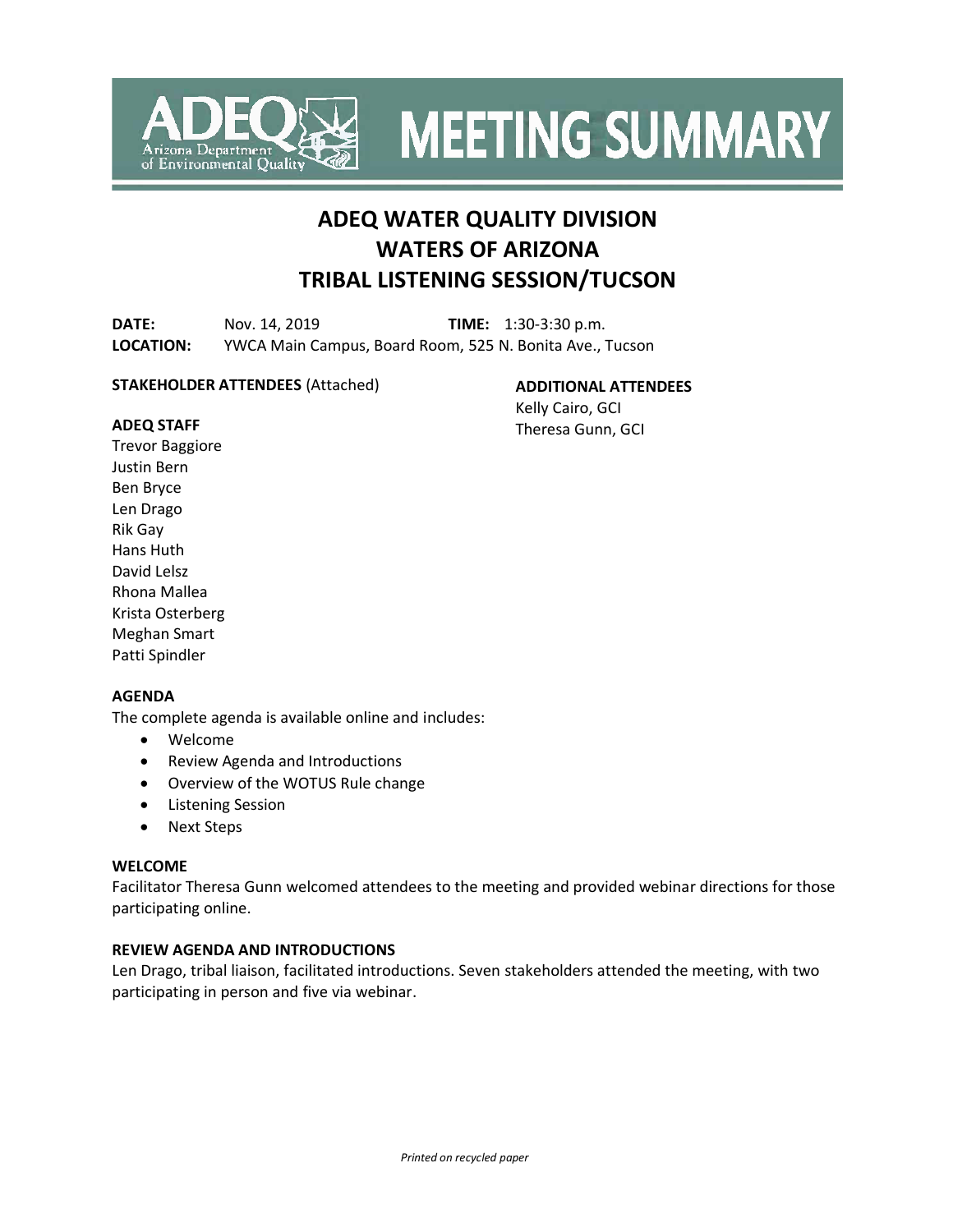# **OVERVIEW OF THE WOTUS RULE CHANGE**

ADEQ Water Quality Division Director Trevor Baggiore presented, Need for a Waters of Arizona Program.

Highlights included:

- The presentation is designed to provide background information about the expected WOTUS rule change.
- The purpose of the meeting is to hear from tribes.
- A Flagstaff tribal member pointed out that 80 percent of water in Arizona either originates in or flows through tribal lands.
- The meeting is not consultation. ADEQ wants to consult with tribes in addition to conducting these listening sessions.
- Want to discuss what ADEQ and tribes are doing to respond to this change and how to move forward.

# **LISTENING SESSION**

Drago asked attendees to consider how the changes will affect tribal waters. He explained that the department is also interested in input regarding how tribes intend to address this issue. He requested input on how attendees would like to be engaged regarding consultation, and whether they liked the regional approach to conducting listening sessions.

Highlights of questions, comments, and responses include:

- Pascua Yaqui is waiting to see what happens regarding the anticipated definition. Black Wash is an ephemeral on trust lands. The tribe is concerned about sheet flooding.
- Water is of critical importance to the nation.
- What does ADEQ consider necessary to protect water?
	- o This varies by waterbody and includes standards for a healthy waterbody.
- Protecting the supply of water is important.
- Some discussions regarding an approach to the change in the WOTUS rule have occurred at ITCA meetings.
- In addition to contacting those on the SHPO list, which includes the chair or president of each tribe, ADEQ should contact general counsel, the tribe's Office of the Attorney General, THPO, and environmental representatives.
- The WOTUS rule change is substantive and seems like this in insurmountable in moving the 404 assumption process forward.
	- $\circ$  ADEQ has requested input by Nov. 18 and hopes to announce the direction the 404 program will take within a few weeks. To date, feedback from applicants and nonapplicants is that ADEQ should not move forward; however, it is uncertain as to whether the existing feedback is representative.
- What if governor or Legislature say ADEQ should assume the 404?
	- $\circ$  They can, of course, do what they wish. It is not ADEQ's intent to force an ADEQ program on applicants.
- Who will ADEQ report to regarding 404 assumption?
	- $\circ$  While there is no obligation to report, information will be reported to the governor's office. Authority was stated as "may" pursue (not "shall" pursue). ADEQ also intends to widely broadcast follow up information.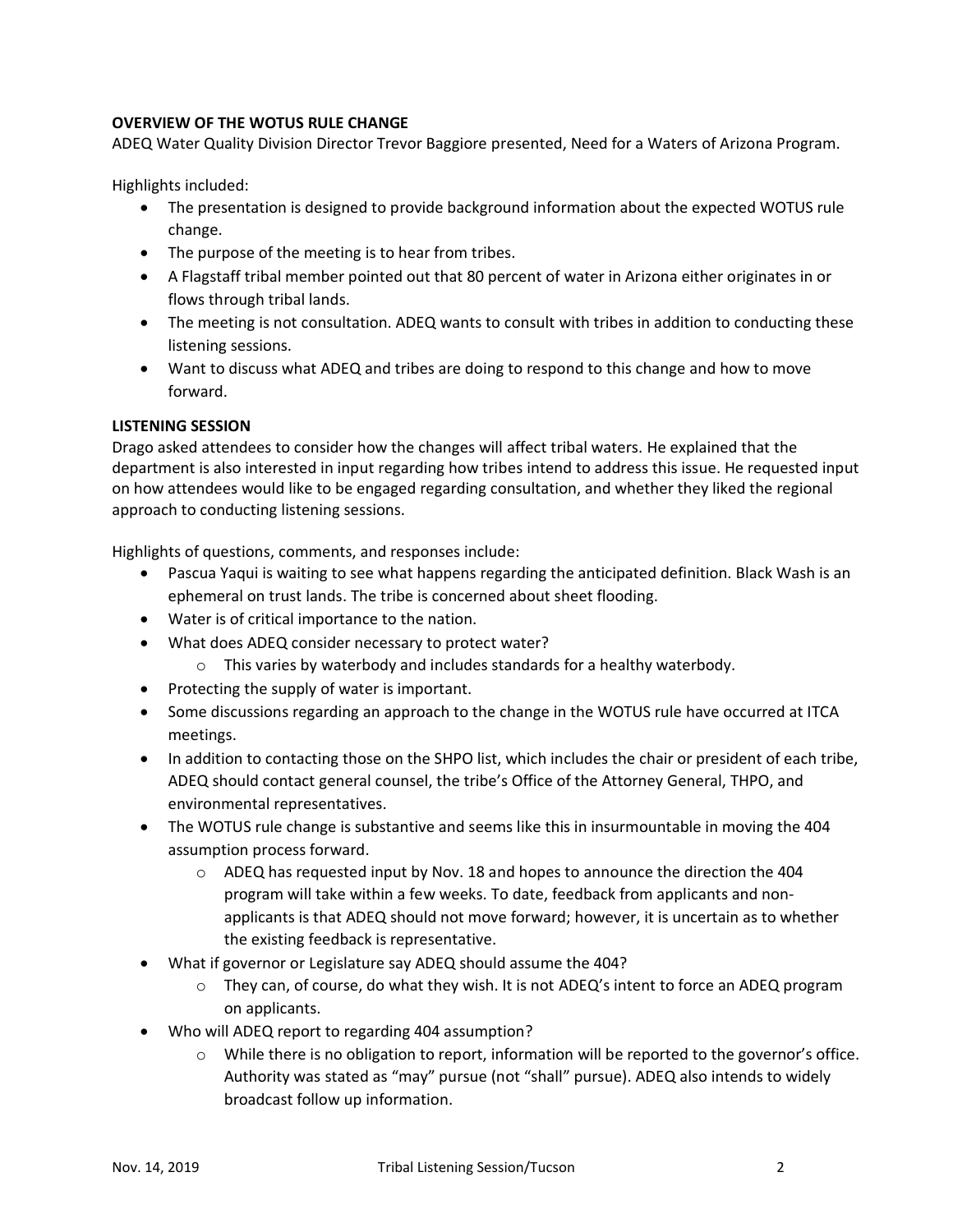- Are you considering the possibility of a state/WOAZ 404 process?
	- O Should WOTUS be changed as anticipated, there may need to be some kind of state program to protect waters.

#### **NEXT STEPS**

Baggiore reviewed the timeline for next steps. The WOTUS changes are expected to become effective in late spring, 2020.

- February 2020: meeting summaries
- June 2020: ADEQ program outline available
- July 2021: Statutory authority process if needed
- 2021: Collaborative program development
- 2023: State program effective

Baggiore asked about ideas to fill the timeline gap. He said that while ADEQ has requested delayed implementation from EPA, it is not likely to will occur. He also asked each nation to consider how ADEQ might assist in conducting these conversations with their leadership, and if they had considered liability concerns of a state impacting a tribe or tribe impacting a state.

Highlights of suggestions, questions, and responses include:

- Seek emergency authorization, e.g. regulate as we do today and then move forward with setting state water quality standards.
- On leased tribal lands, tribes able to require protections.
- To fill the timeline gap, use the Oregon approach this legislative session with a sunset in 2023 and/or to not take affect if there is a stay.
- In coordinating with tribal leadership, it will be helpful to know ADEQ's the direction would be helpful.
- Recommend providing comprehensive information and assume no knowledge of the technical issues when talking with tribal leadership.
- Tohono O'odham requested tribal consultation.
- Pascua Yaqui waters of concern include Black Wash and sheet flooding.

Drago thanked attendees for their participation and said that he appreciated the input received.